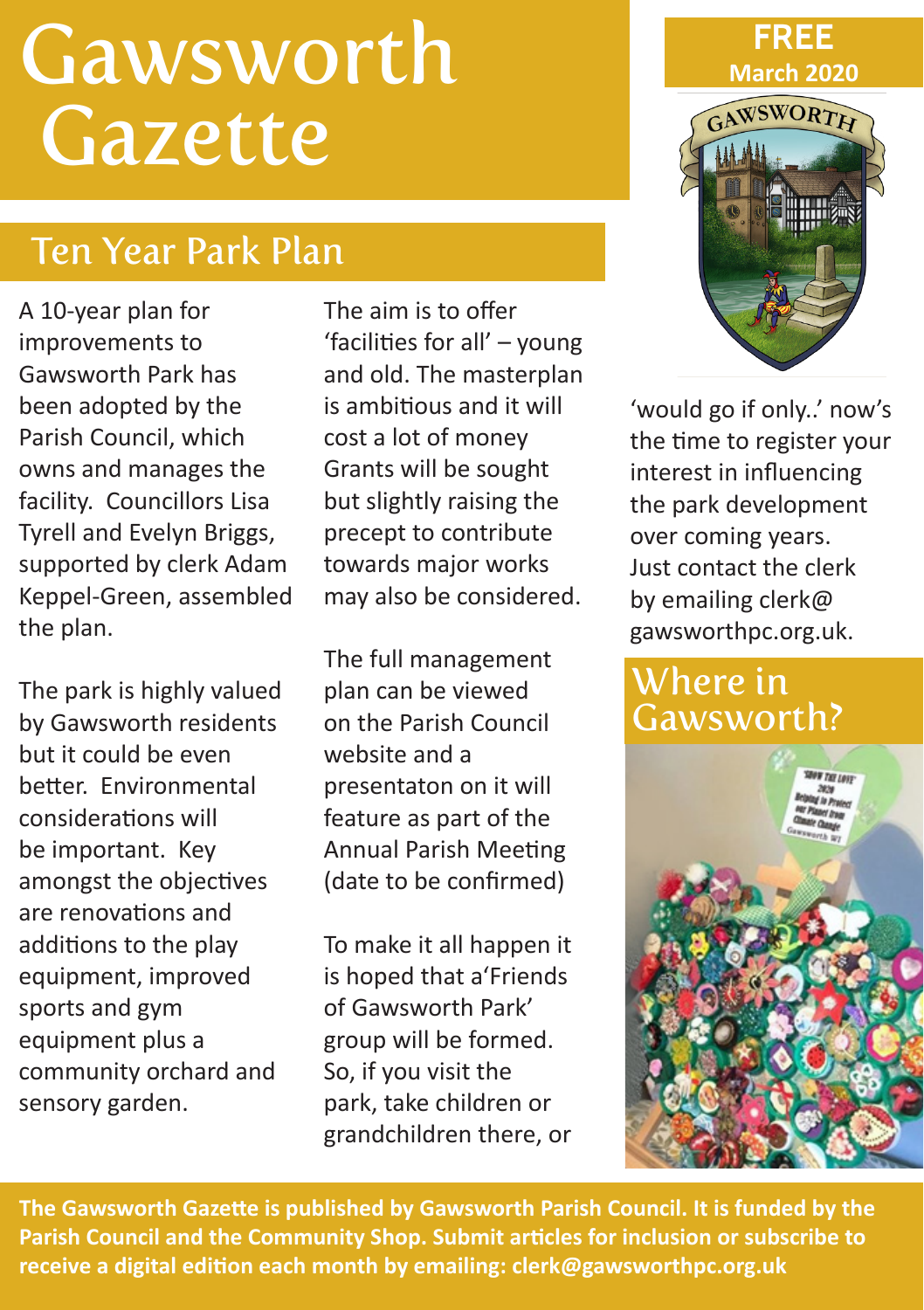#### **Community Diary**

**3rd 7pm** V Gawsworth WI 89th Birthday Party - Sax Quartet 01625 616 970

**4th 2pm** M Pastimes - Where am I 01625 420829

**5th 10am** M Coffee Morning 01625 433239

**6th 2pm** C Women's World Day of Prayer 01260 289173

**10th 7:30pm** V Parish Council Meeting

**12th 10am** M Coffee Morning

**19th 10am** M Luncheon Club 01625 433239

**24th 7:30pm** C Gardening Club 'Cyclamen and Snowdrops' 01625 267342

**26th 10am** M Coffee Morning

#### Regular **Groups**

**Monday** Beavers 5:30pm S Cubs 6:45pm S (2nd) Church Study Group 2pm C

**Tuesday** Girls Brigade 6pm Yoga 7pm (3rd) Ramblers: 9:30am C S

**Thursday** Scouts 7:00pm S Bridge Club 7:15pm C

**Sunday** See the Parish and Village News magazine for details of church services.

*S = Scout Hall V = Village Hall M = Methodist Hall C = Church Hall H = Harrington Arms*

**Submit your events to Jane Robertson:**  01625 267 342



### Parish Council Priorities 2020

Gawsworth Parish Council has a strategic plan covering 2016 – 2020. You can view it on the GawsworthLife website. Much has been achieved and at the February Parish Council meeting priorities for the final year of the plan were agreed. These included completion of our Neighbourhood Plan, launch of the 10 year Park Plan and another push to see what can be done to help and advise residents who still don't have access to fast broadband.

One area the Council is keen to investigate in 2020 is a 'Green Gawsworth' – or what can we do here to help our planet. Parish Council meetings are held on the second Tuesday of each month except December and members of the public are welcome to attend. A short period is set aside for you to raise issues for consideration by the council.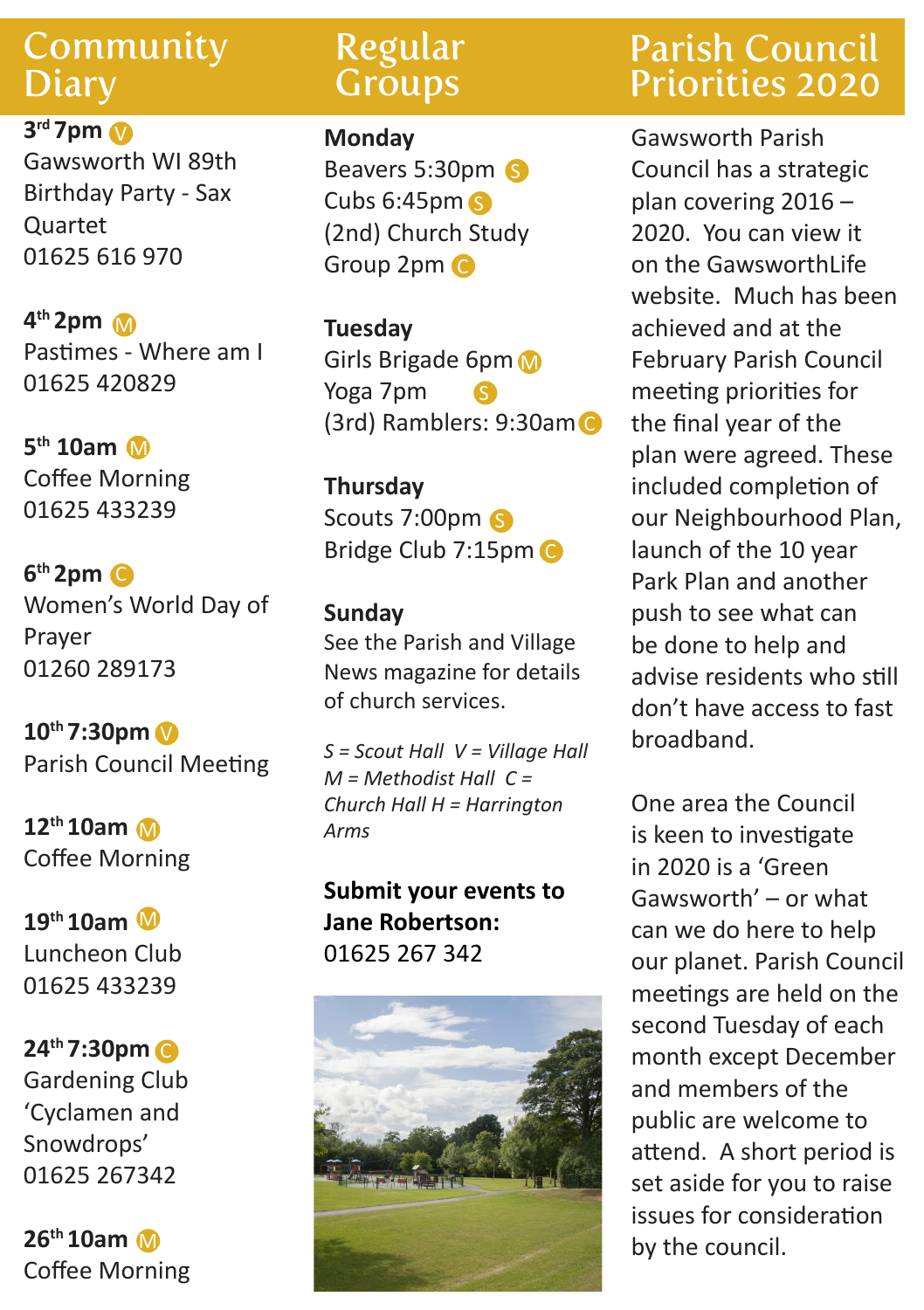#### Gawsworth Shop News

February was a good month with regards to the shop and hub. Advertising the position of Hub manager generated several good applicants; one candidate was particularly good so was offered the position. She starts mid-month so we will introduce her in the next edition.

During February we also bought in a range of desserts that are both gluten free and vegetarian. There are 5 varieties available, each either chilled or frozen. We are also trialling some environmentally friendly products from

ecoleaf. If you buy any of the above please do give us some feedback.

Why not visit the Hub and view the Mother's Day and Easter gifts and cards? Do you have any suggestions as what type of gifts you would like to see? Do let us know.

Several customers have asked us to order more exotic meats so we are collecting orders again. Details of the range available are in the shop. The deadline for placing orders is 15th March for collection from the shop from 21st March in time for Mothering Sunday.

We are always on the lookout for products that make our range different from supermarkets so do tell us about unusual products that you have come across, maybe at local markets, that you think would be popular.

Volunteering comes in many guises so why not visit our website www.gawsworthshop. co.uk which has a list of opportunities or if you would rather speak to someone leave your details with either a supervisor or volunteer so you can be contacted. No pressure will be put on you to do more than you want.

# Last Quiz Night on Earth

#### 3rd April 7:30pm

An asteroid is heading straight for us. Fancy going out with a bang?

Landlady Kathy invites you to the last quiz night on earth with Quizmaster Rav. With time ticking, some unexpected guests turn up out of the blue. Bobby wants to settle old scores and Fran wants

one last shot at love. Expect the unexpected right until the bitter end.

Following two sold-out tours of Chip Shop Chips, Box of Tricks brings this new comedy to the village hall. So grab a drink and join us for a night you won't forget with plenty of drama.

Let's get quizzical, quizzical!

Tickets available from Gawsworth Community Shop (from 1st March) Café Style Seating – bring your own drinks to enjoy at your table

Promoter: Andrew Bennett 01625 619449 Sponsored by Cheshire Rural Touring Arts (CRTA)